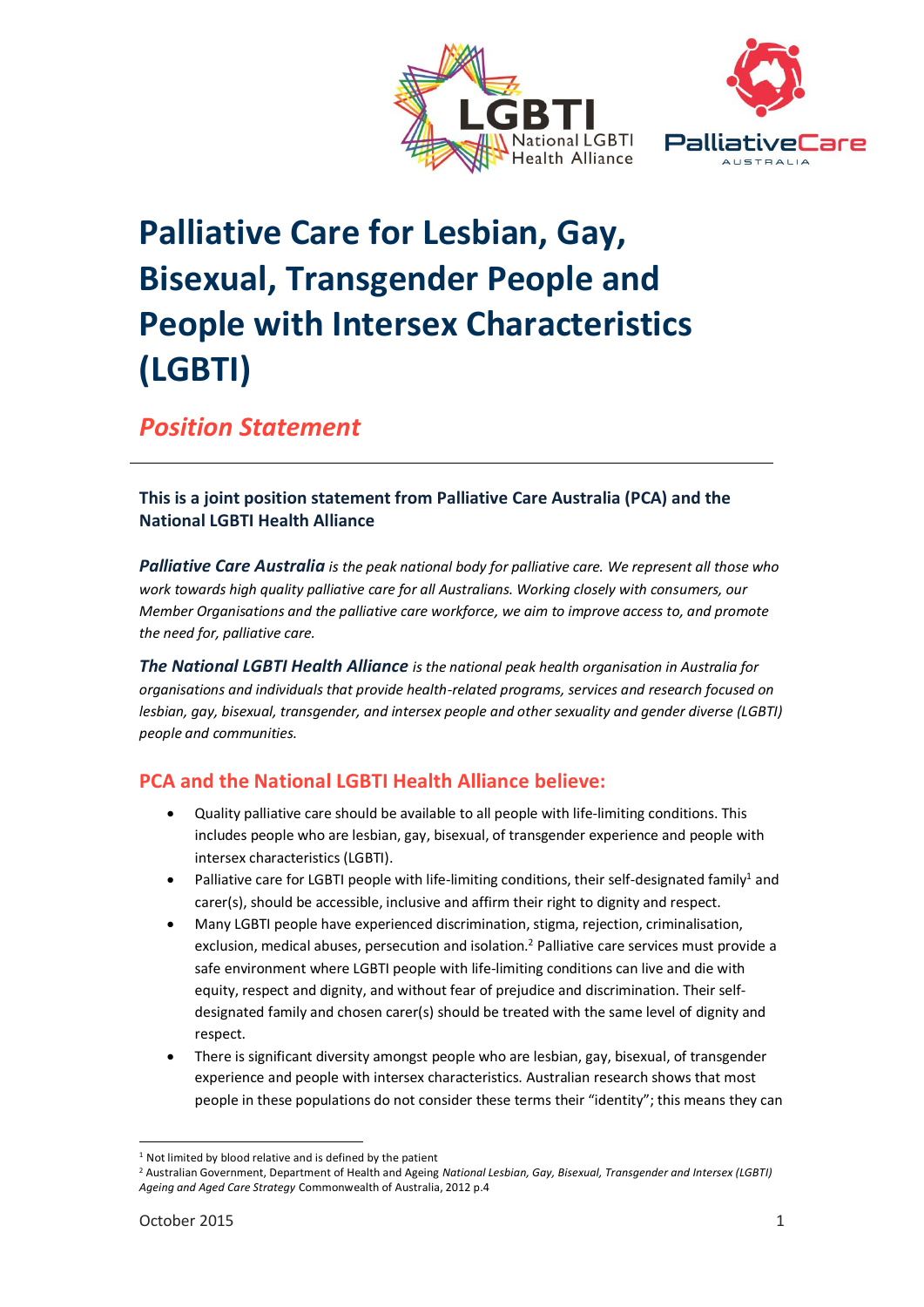be easy to miss if we expect them to use specific terms about themselves instead of recognising the diverse ways people might describe themselves and their life experiences.

- It is the individual's right to withhold or disclose their sexual orientation, gender identity or intersex status, as this may have significant ramifications. Therefore, confidentiality and discretion are paramount.
- It is important that LGBTI people are supported in choosing their end of life pathway. Their self-designated family and chosen carer(s) should be supported in enabling these choices as they can often fall secondary to biological relatives through assumed rights.

## **PCA and the National LGBTI Health Alliance call for:**

- Person-directed care for all people with life-limiting conditions. Person-directed care means that people with life-limiting conditions:
	- o make their own decisions on their own behalf in consultation with professionals or have their personal wishes represented by an appointed substitute decisionmaker in the event they lose capacity to make decisions;
	- o receive helpful communication from health professionals that assists them to understand their illness and prognosis, the respective benefits and burdens and likely outcomes of various treatment options, and the availability of care and other services and supports that could assist to achieve their goals of care.
- Recognition of partner(s) regardless of sexual orientation, gender identity or intersex status as the legal next of kin.<sup>3</sup>
- Acknowledgment that family includes biological family as well as the self-designated family. This recognises that many LGBTI people have been ostracised or abandoned by their biological relatives, and that strong networks of friends and loved ones are as intrinsic and equally valid in the life of an LGBTI person with life-limiting conditions.
- Palliative care providers to be supported to deliver LGBTI-inclusive services and have the opportunities for appropriate accreditation and training for whole-of-service approaches to LGBTI people. There are many approaches to achieving this across Australia and information can be found at Silver Rainbow, the national LGBTI Ageing and Aged Care Project of the Alliance a[t www.lgbtihealth.org.au.](http://www.lgbtihealth.org.au/)
- Efficient case management through the collaboration of health professionals, the person with the life-limiting condition, their partner (if any), their self-designated family and carer(s) using a person-directed approach.
- Effective procedures to address discrimination and breaches of confidentiality by staff and other service users.
- Increased palliative care research in addressing the diverse needs of the community, in particular for each population within L,G,B,T,I.
- Protection from medical abuse, such as denial or cessation of hormones, unnecessary physical examinations or coerced 'normalising' interventions.
- Nationally consistent and inclusive advance care planning legislation to reduce jurisdictional confusion and provide greater certainty for health professionals, patients, carers, selfdesignated family and loved ones.

#### **Background**

Although there have been increasing levels of social acceptance and legislative improvements, LGBTI people continue to experience prejudice and discrimination in healthcare settings and often feel compelled to hide their sexuality, gender identity (including their history of having lived in another gender previously) or intersex status for fear of negative responses. Despite Federal legislative

-

<sup>&</sup>lt;sup>3</sup> PCA recommends services familiarise themselves with the relevant legislation in their state or territory